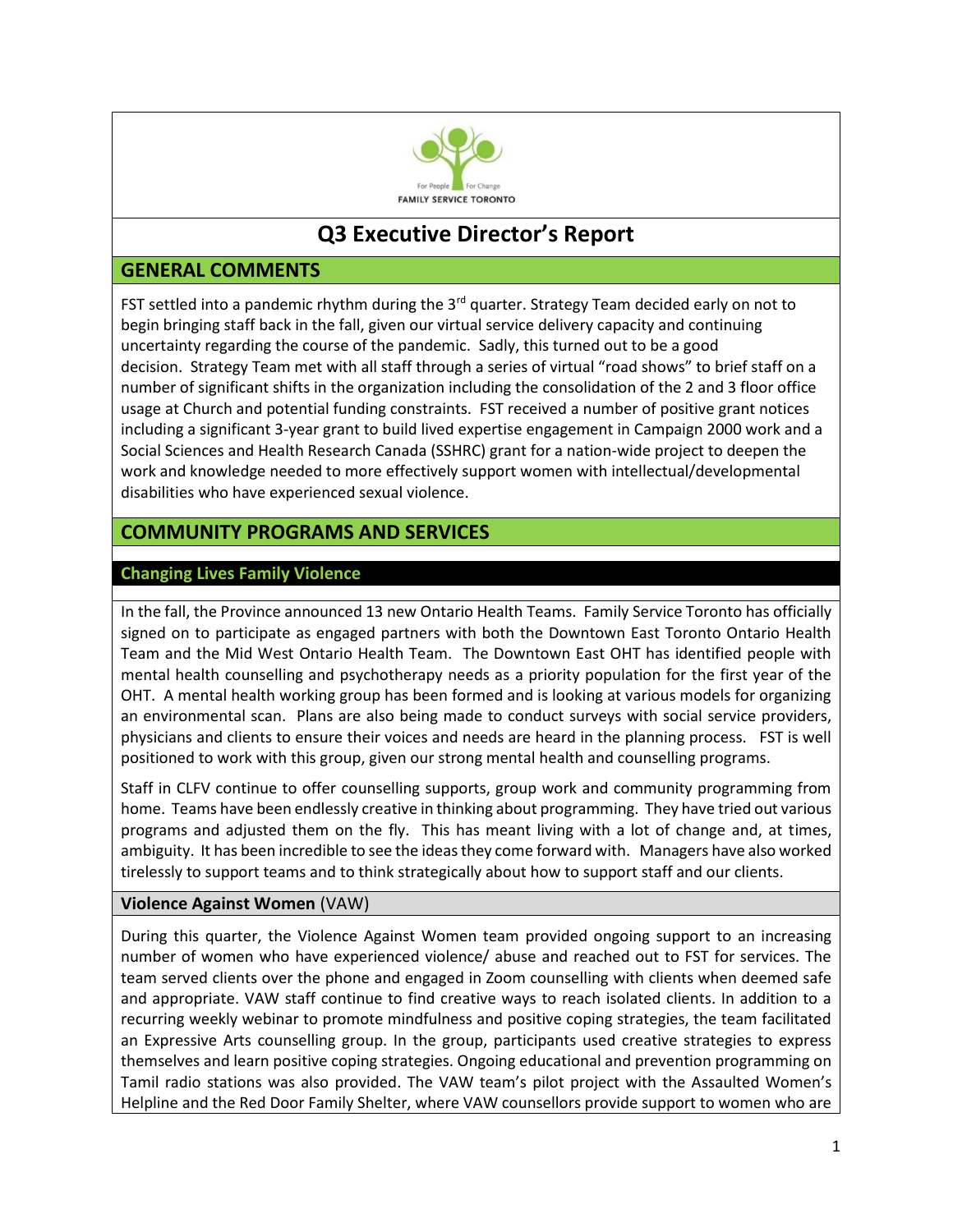in living in high-risk situations or have recently fled abuse, is ongoing with referrals increasing dramatically. Through a VAW pilot law project, team members gained valuable information on pertinent topics such as choosing the right attorney and how-to best access and use legal supports.

### **Community Engagement**

### No report.

### **Seniors and Caregivers Support Services**

During this period, the Seniors and Caregivers Support Service (SCSS) team's work focused on meeting the needs of Toronto seniors and caregivers, many of whom continue to experience isolation due to COVID-19. In collaboration with the Coordinator of Volunteer Resources, the SCSS team continued the Friendly Phone Chat program, where volunteers provide a weekly friendly call to check-in with FST clients. Eleven volunteers made 202 calls to 26 clients over 3 months. SCSS team members provide ongoing volunteer support. The team also provides a biweekly group open to community members called the Seniors Bi-Weekly Group Chat. The group provides seniors a place to connect, talk about their experiences and learn ways to manage their stress and anxiety. In November, the SCSS team started a group for caregivers called the Caring for the Caregiver group. In the group, participants choose topics for discussion and provide mutual support. SCSS team members also continue to hold Zoom groups and individual sessions for clients. Additionally, team members participated on the Scarborough Elder Abuse Network, the FST run Elder Abuse Consultation Team and provided consultation to other senior supporting organizations in the community.

### **David Kelley Services**

David Kelly Services continues to see clients virtually for both group and individual work. The Eco Therapy Group has struggled to find its place during virtual work as it relies heavily on being in nature-based settings and engaging with the community in person. The Emotional Skills Group has continued to grow and is well received by the community. The team is working on two new groups; one to combat social isolation and another narrative therapy group focused on working with clients who are experiencing emotional challenges grounded in their identity.

### **Counselling Services**

The virtual walk-in is on track offering faster access to counselling for community members. The counselling team continues to do individual and group work virtually, with the counselling Emotional Skills Group growing significantly in the last six months.

A trend of families seeking support has emerged. Staff are working more with family therapy models. Anecdotal evidence suggests that as families spend large amounts of time with one another due to the pandemic, they need more support to navigate difficult interpersonal challenges.

During Q3, the Service Access Unit touched the lives of 5,465 individuals, through phone contact, over email and by texting. Immediate service and personalized solutions were provided and included booking clients into: virtual single sessions or one of the many groups and workshops offered by FST. Client referrals over the holiday period to other community services included agencies that provided support around food, clothing and holiday hampers.

We have strengthened our relationship with the Assaulted Women's Help Line and we are working together to facilitate referrals to a new project being offered by the VAW program. We have brushed up on texting skills, TTY and LOL as we begin to register younger participants for the Queer and Connected group programs.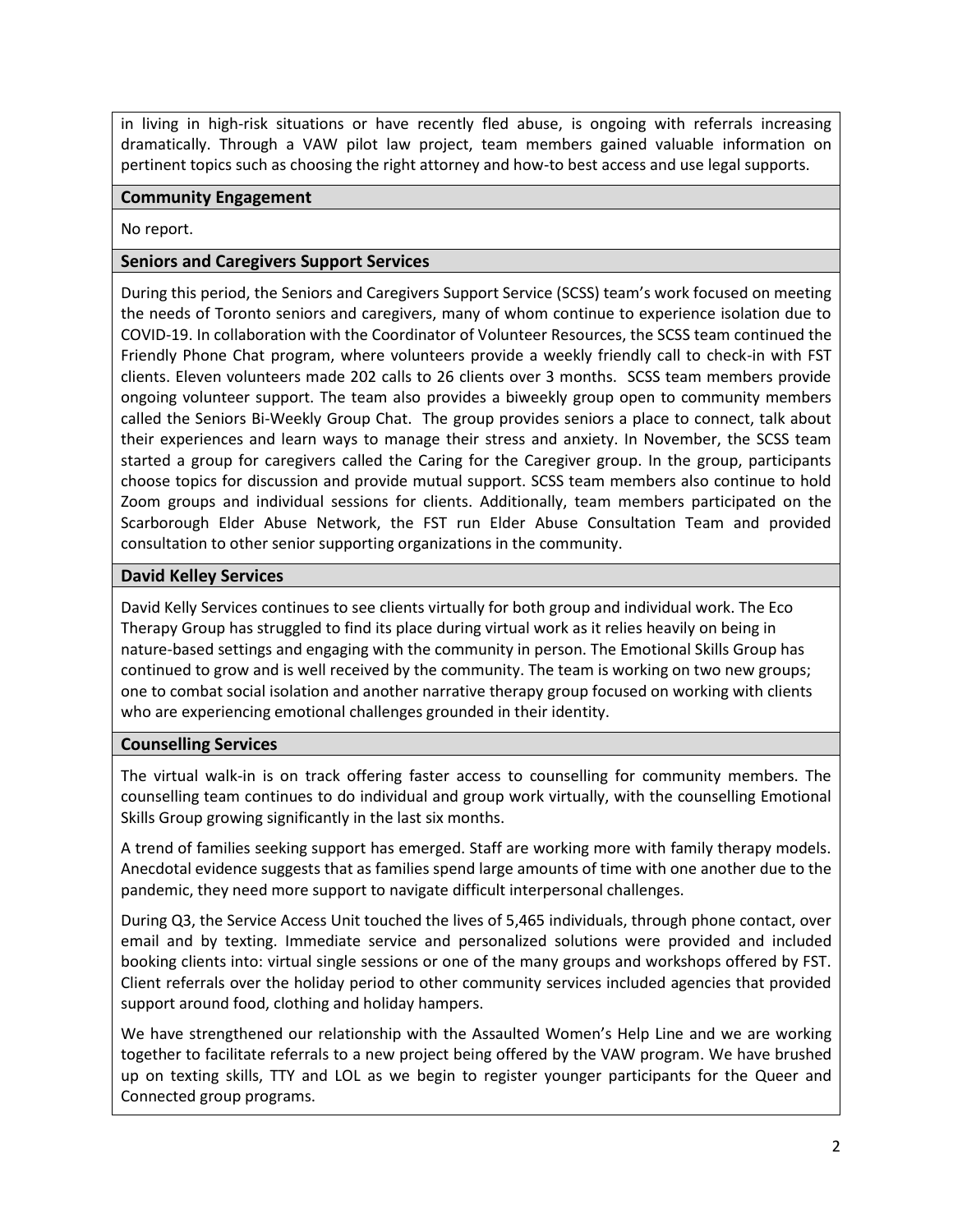### **Families in Transition**

We continue to see clients virtually, providing workshops and individual work with both children and adults. We're in the process of creating multiple workshops with the goal of offering community members a larger variety of FIT services. Many FIT clients are motivated by external family and legal factors in seeking service. The goal in offering a wider variety of applicable services is to impart skills and knowledge onto community members in a format other than therapy/counselling. The team has proposed to engage clients in the development of these workshops to ensure service users have input. FIT continues to offer parenting during COVID drop-in support groups.

### **Social Action**

The main focus for this quarter was on the Campaign 2000 report cards. This year, 9 report cards were released including one in the Northwest Territories for the first time. The most significant findings were the increase in rates of child poverty in several provinces and territories across the country and the marginal decline in child poverty by less than half a percentage point over between 2017-2018. Partners reported that it was difficult to get media attention on the report card releases due to the focus on the pandemic and the initial vaccine announcement from the federal government that coincided with the report card release date. The report card was shared broadly with all MPs, Senators, Campaign 2000s national network, and over our social media channels.

Campaign 2000s advocacy and lobbying resulted in a significant win in the federal fall economic update. There was a pandemic pay increase to the Canada Child Benefit for families with eligible children under six. We continue to work to ensure universal access to the CCB as well as more income security supports for families in need. To that effect, the Ontario Campaign 2000 submitted a brief to the provincial budget process this quarter.

We continued leading the CERB Repayment Amnesty Campaign with partners from across the country. This work has received much attention from elected officials and media. Leila provided an interview on CBC Radio's The Current, as well as several other local and national media outlets as did campaign partners.

Social Action work included organizing a meeting with senior officials from CMHC and the Community Housing Transformation Centre and 50 women's serving and housing organizations and women/gender nonconforming people with lived expertise of poverty and homelessness to discuss how the government will follow through on their Gender Based commitments from the National Housing Strategy through the \$1B Rapid Housing Initiative that was announced as part of the suite of pandemic emergency measures. In Toronto, Leila and Chris worked with senior city staff and community members/organizations supporting people living in encampments to have exploratory conversations to see if the two groups could develop and agreement and mandate for a potential Table, the goal of which would be to provide some form of coordinated support to encampment residents.

### **Building Inclusive Communities**

### **Options**

Options staff have started to participate in a monthly sessional with Dr. Bradley, who is a Psychiatrist that specializes is Dual Diagnosis. Both the children and the adult teams have started the task of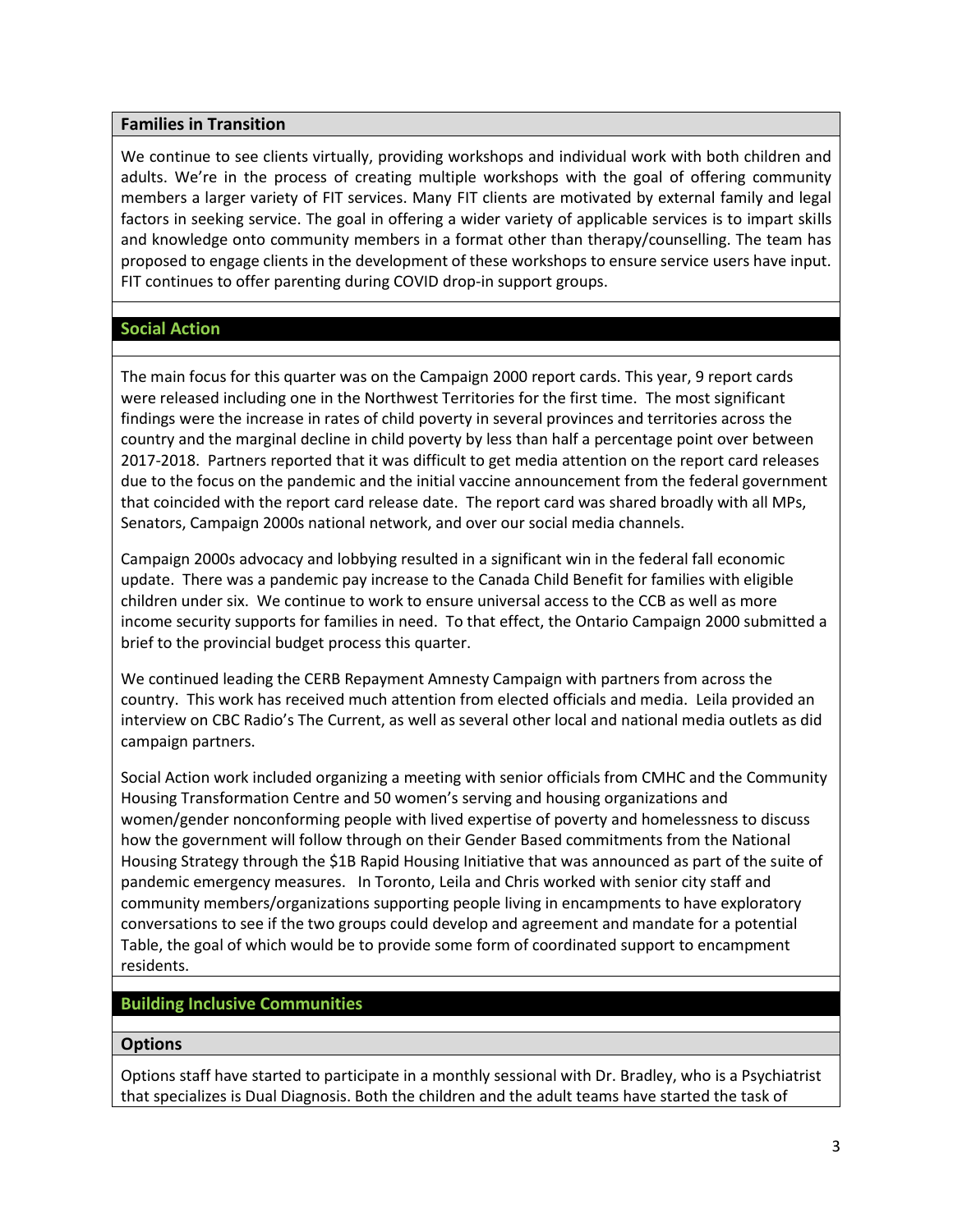creating Program Guidelines. It is an exciting project as it will streamline the support being provided to clients and families and support in training new staff who start in the programs.

The UW project - Carry on (line), Stay Calm and Connected – has taken off and the interest is high. Staff is facilitating two Parent Peer groups each week, as well as facilitating monthly psychoeducational sessions. Starting in January, we will be launching two more peer support groups for adults with Developmental Disabilities, which are both already full. The next steps will be to fill the Peer Facilitator roles for all the groups. These groups join the Advocates for a Better Future and Best Buddies projects that are already on the go.

### **Passport**

The Passport team continues to work from home and connect with clients and their caregivers. We also continue to fund new clients and have approved 107 people during this period. The following is a breakdown of voice mail messages left for the team from October to December:

October 2020: 1843

November 2020: 1394

December 2020: 954

The team participated in training related to a new Ministry Database called DSCIS (Developmental Services Consolidated Information System) to be used to house the non-financial information of Passport clients. This system went live on November 30, 2020 and the team is now utilizing this along with CRM.

### **PassportONE**

In partnership with MCCSS, the PassportONE data team has successfully launched the integration of the DSCIS and CRM programs in November. With the integration DSO information can now be imported into the CRM data to provide updates on client records and decrease duplication when it comes to mapping of new recipients. The PassportONE team also successfully designed and implemented the changes required to implement the new PSW Wage Enhancement initiative being launched by the provincial government and is working at adapting the system to incorporate recommendations made the Auditor General of Ontario.

Lastly, the PassportONE team and York Support Services Network partnered last summer to develop a fillable pdf for recipients to submit claims to PassportONE for reimbursement. This platform was launched in the fall and will cut down on the number of manual data entry required by PassportONE claims staff. We will be monitoring usage throughout the upcoming months and promoting the fillable for year-end submissions.

### **Knowledge Building**

### **Evaluation**

- Next steps were discussed for implementation during and post pandemic of the report "What we have learned about FST's resilience work and our clients' resilience."
- Evaluation or tracking tools were developed for five FST projects.

### **Research**

• FST continues to be involved in COVID-19 related studies in the sector: a needs assessment for people with developmental disabilities (PwDD)and their care givers; a city-wide, multisector study on the effects of the COVID-19 Pandemic Response for People who are Marginalized (MARCO).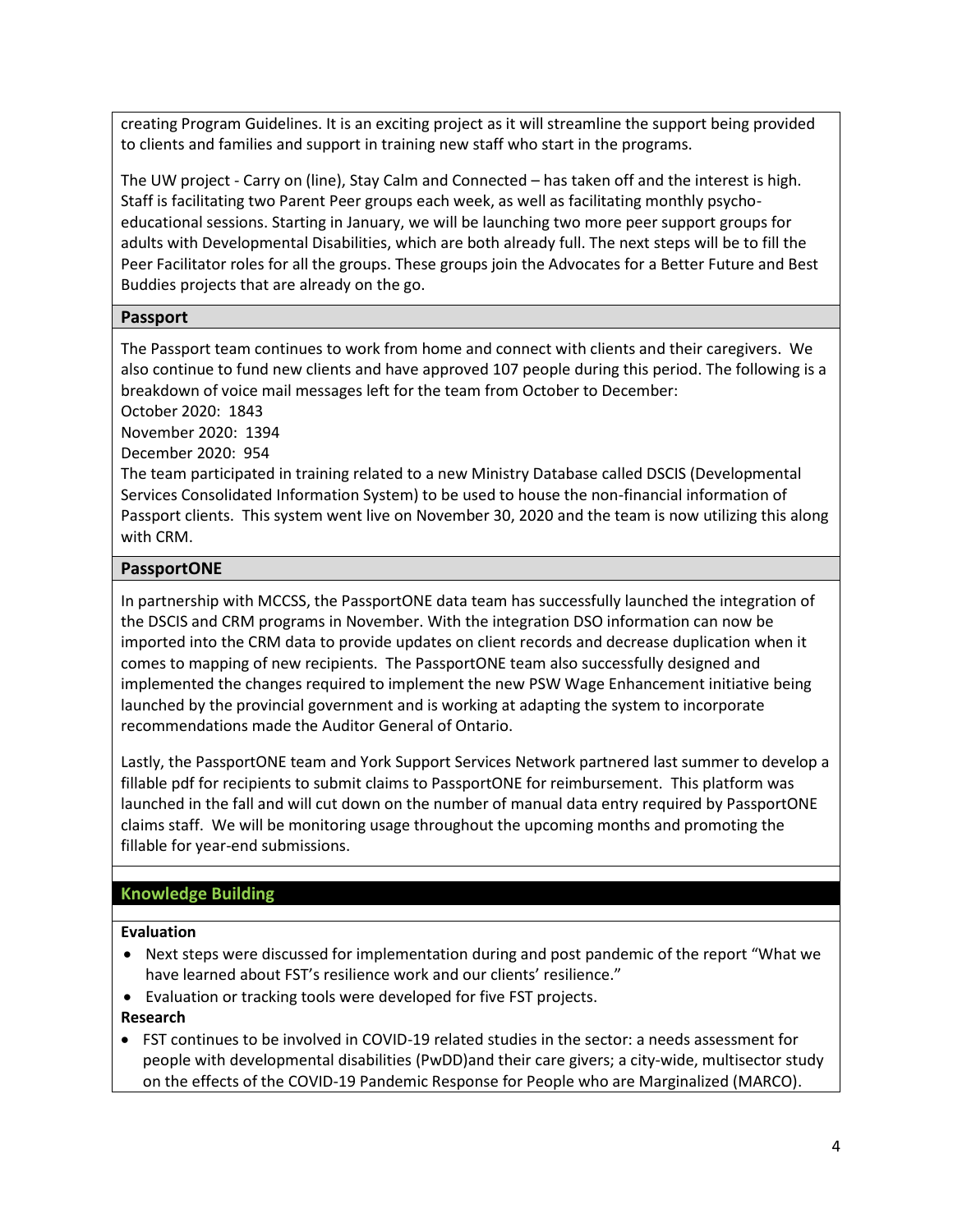- A literature review to explore the impact of COVID-19 on people experiencing intimate partner violence; possible implications for the VAW program will be shared for program planning purposes.
- An IRCC funded study to examine the impact of the Healthy Families Healthy Communities program on participants and the community has been completed. Submission of the report to the Ministry of Immigration, Refugees and Citizenship Canada (IRCC) is pending.

#### **Knowledge Dissemination**

Results on the needs assessment for PwDD and their caregivers was presented at 7th Biennial Conference on Developmental Disabilities in BC; these results were also shared in an Ontario Public Service Forum on the sector for MCCSS.

#### **Grant Submissions and Contributions**

We continuing to track a very higher number of funding opportunities for pandemic emergency needs, pandemic-related research as well as Black Lives Matter. Major projects in the pipeline now have a combined total of \$2.8M.

#### **Students**

Two students completed their placements in December and early January. Meanwhile, the planning cycle for 2021-2022 academic placements will start soon.

#### **Strategic Work**

Operational planning for the 2021-2022 implementation of the Strategic Plan 2021-26: Open Hearts, Healthy Minds, Strong Communities continued through Q3.

#### **Reporting**

Knowledge Building led two virtual group sessions with parents and caregivers and spoke with individual clients as part of a consultation process with Options and Passport clients; findings will be used to inform discussions with MCCSS.

## **ORGANIZATIONAL RESOURCES**

### **Technology, Communications, Facilities**

With continuing office closures and pandemic-related restrictions, our technology efforts continued to focus on supporting staff working remotely from home. This required the purchase and deployment of additional laptops for new staff and weekly onsite support at Church Street for resolving hardware issues as well as daily remote support. In December, we configured and deployed an additional device to provide redundancy for our virtual private network and purchased additional licences to provide up to 175 concurrent users on our network. The department also welcomed the arrival of an IT project manager on a one-year contract following an intensive recruitment process. The project manager is working with the internal steering team overseeing the search and deployment of a new Electronic Client Records System later this year.

The department continued to work with the Executive Director on activities relating to use of space at 355 Church and the leasing and design of additional space at Sterling Road (Suite 100) to meet the growing needs of PassportONE. Renovations to the suite were completed over the Fall with the setup of new furniture and workstations completed by late December. Two tenants began renting space on the second floor at Church Street by October and the search for additional tenants was underway.

The department continued work with the Employee Engagement Work Group on development of a collaborative channel for internal communications and managed key messaging for external communications relating to FST's pandemic response through the fall. The department assisted